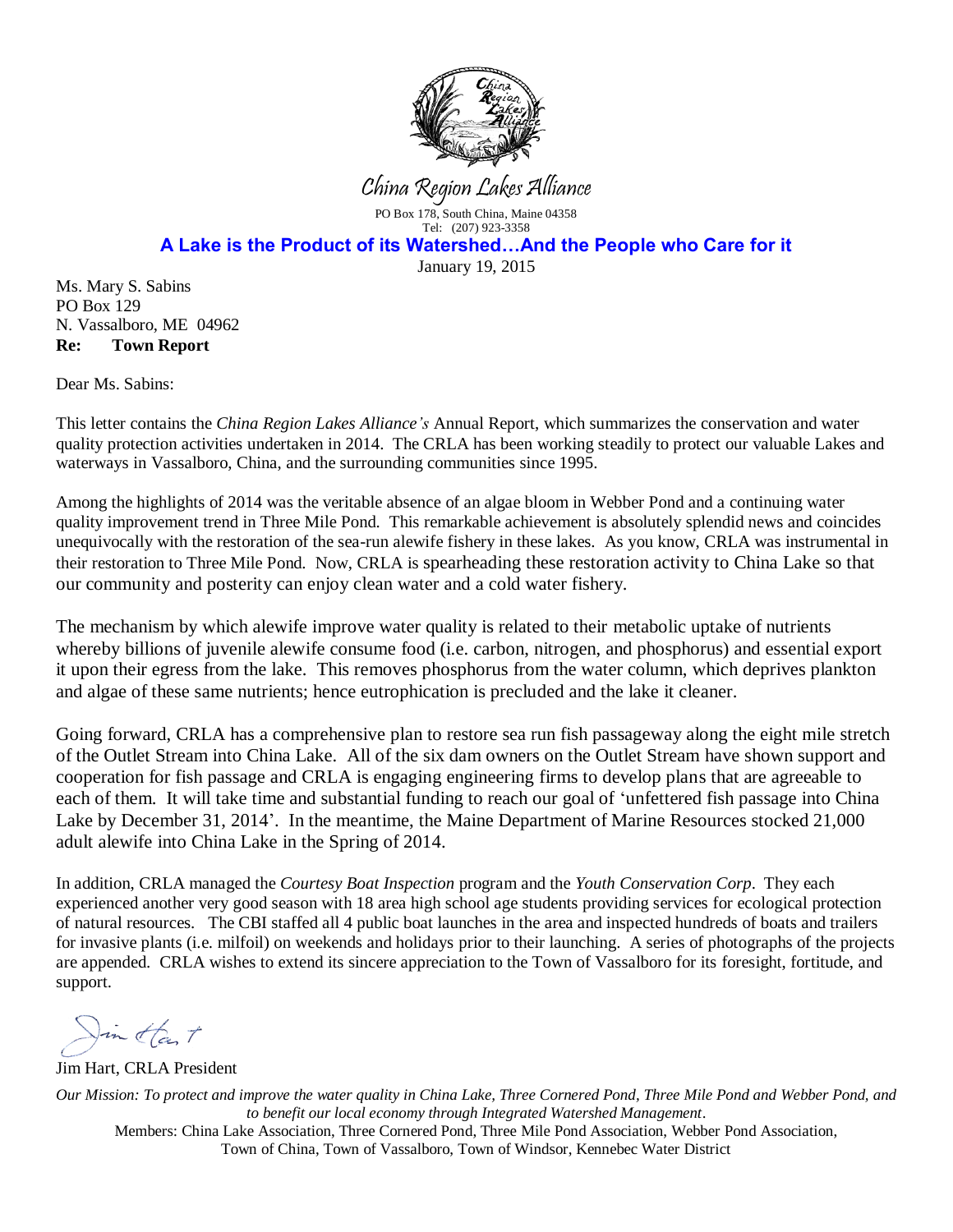Figure 1 –Three Mile Pond - Overview of Seaward Mills Stream outlet at Route 3 and lake. In stream clearing work to removal invasive dogwood trees in the stream to help restore anadromous fish passage.

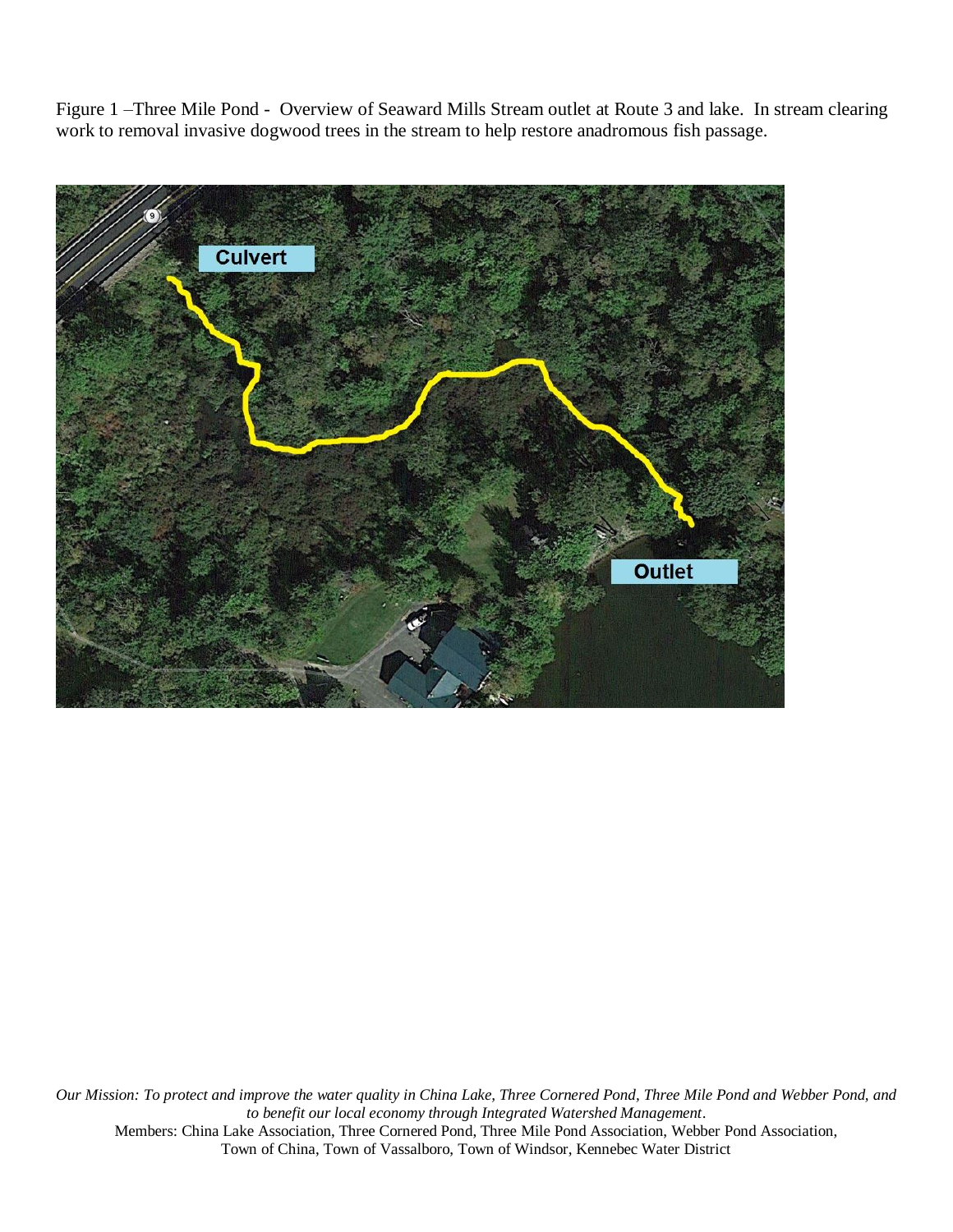Figure 2 - CRLA YCC crew packing up the truck at the Box Mill dam site on the Outlet Stream.